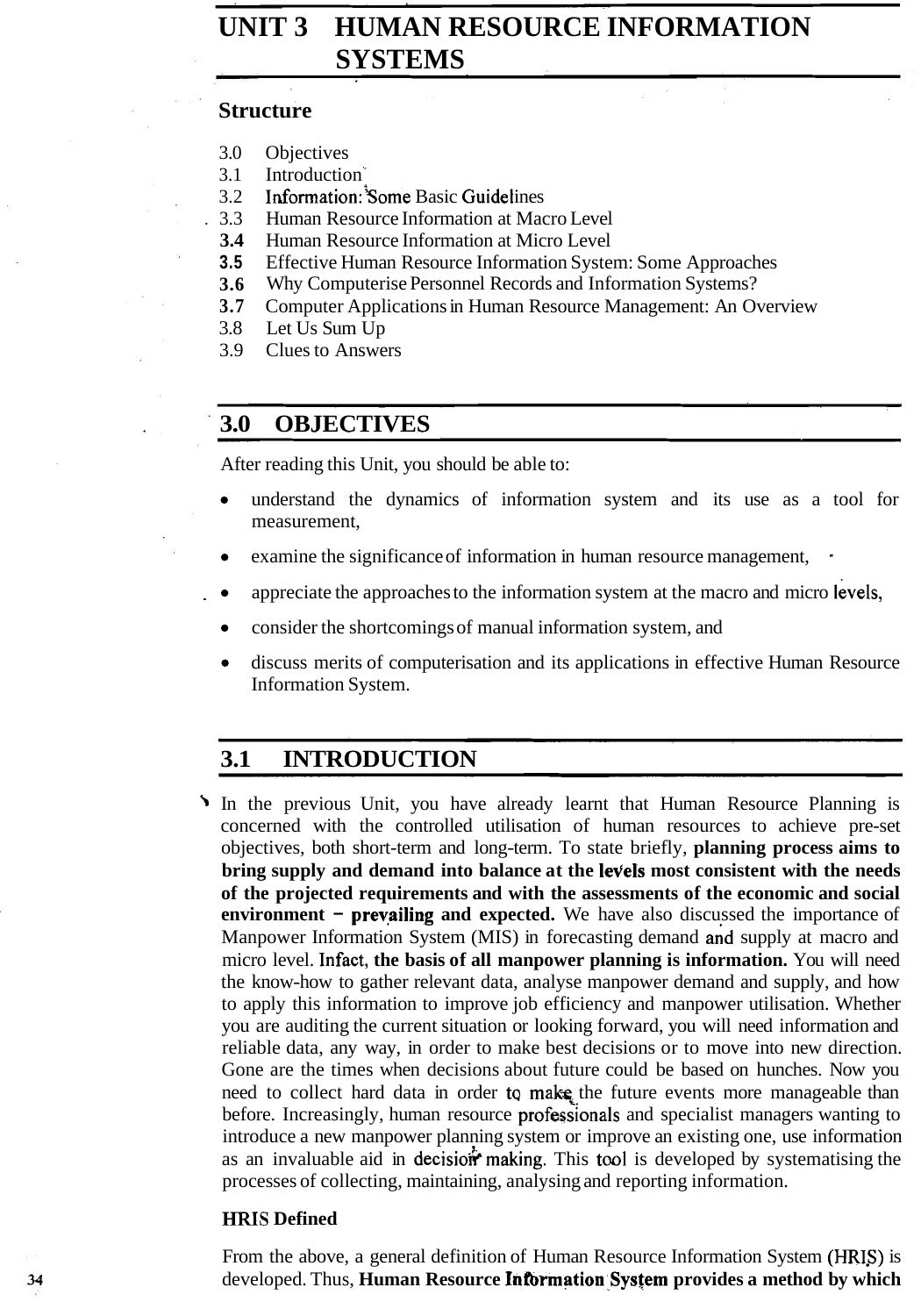**an organisation collects, maintains, analyses and reports information on people and** *Human Resource* **jobs.** The information contained in the HRIS serves a hotel operator as a guide to Information Systems recruiters, trainers, career planners and wher human resource specialists. It applies to information needs at macro level as well as to the micro level.

In this Unit whereas human resource information at the macro level is considered briefly, rest of the discussion is devoted to the human resource information at the micro level, i.e., the enterprise level. The Unit also discusses some approaches to build an effective HRIS and the utility of computer applications in this regard.

### **3.2 INFORMATION: SOME BASIC GUIDELINES**

As you know that without information, it is very difficult even to initiate the planning process. For example in order to plan an accommodation unit at a destination one would need infonnation about the number of expected tourist arrivals, number of beds available, number of agents selling the destination, etc. Similarly, any organisation dealing in providing tourism services needs infonnation to plan operations and thereby look for the manpower to manage them. Hence, in order to make information useful and effective, the following key points need to be taken note of

- **1) Adequacy of information:** Lack of information hinders planning and will leave unfilled gaps.
- **2) Specificity of information:** If the information is for decision making, then which decisions are to be made and what information is needed, therefore, must be made specific.
- 3) **Over-estimating information:** It is desirable to follow a conservative approach. It is better to understate the need than to waste resource on unused mass of information.
- **4) Identifying need levels:** There is a need for different levels of detail of information.
- 5) **Mechanism for addition/deletion:** The how and when of information to be added/deleted should be considered.
- 6) **Management support:** Information systems need constant management support for maintenance.
- **7) Ouality of information matters:** Otherwise, the famous GIGO (garbage in/garbage) out) principle will be found at work.

### **3.3 HUMAN RESOURCE INFORMATION AT MACRO LEVEL**

The Data base required for purposes of making manpower forecast at the macro level is indicated in **Table 1:** 

| Table 1<br><b>Forecasting at Macro Level</b> |                                           |  |  |  |
|----------------------------------------------|-------------------------------------------|--|--|--|
| <b>Data Base for Demand forecasting</b>      | <b>Data Base for Supply forecastieg</b>   |  |  |  |
| Population statistics<br>$\mathbf{i}$        | Age at entry and Age at exit              |  |  |  |
| Economic parameters<br>$\overline{11}$       | <b>Annual enrolment and outrun</b>        |  |  |  |
| Existing technologies<br>$\ddot{\mathbf{u}}$ | iii) Attrition rates<br>$\sim$ $\epsilon$ |  |  |  |
| Emerging technologies<br>iv)                 | iv) Retirement                            |  |  |  |
|                                              | Migration,                                |  |  |  |
|                                              | vi) Mortality                             |  |  |  |
|                                              | vii) Labour force participation rates     |  |  |  |

E.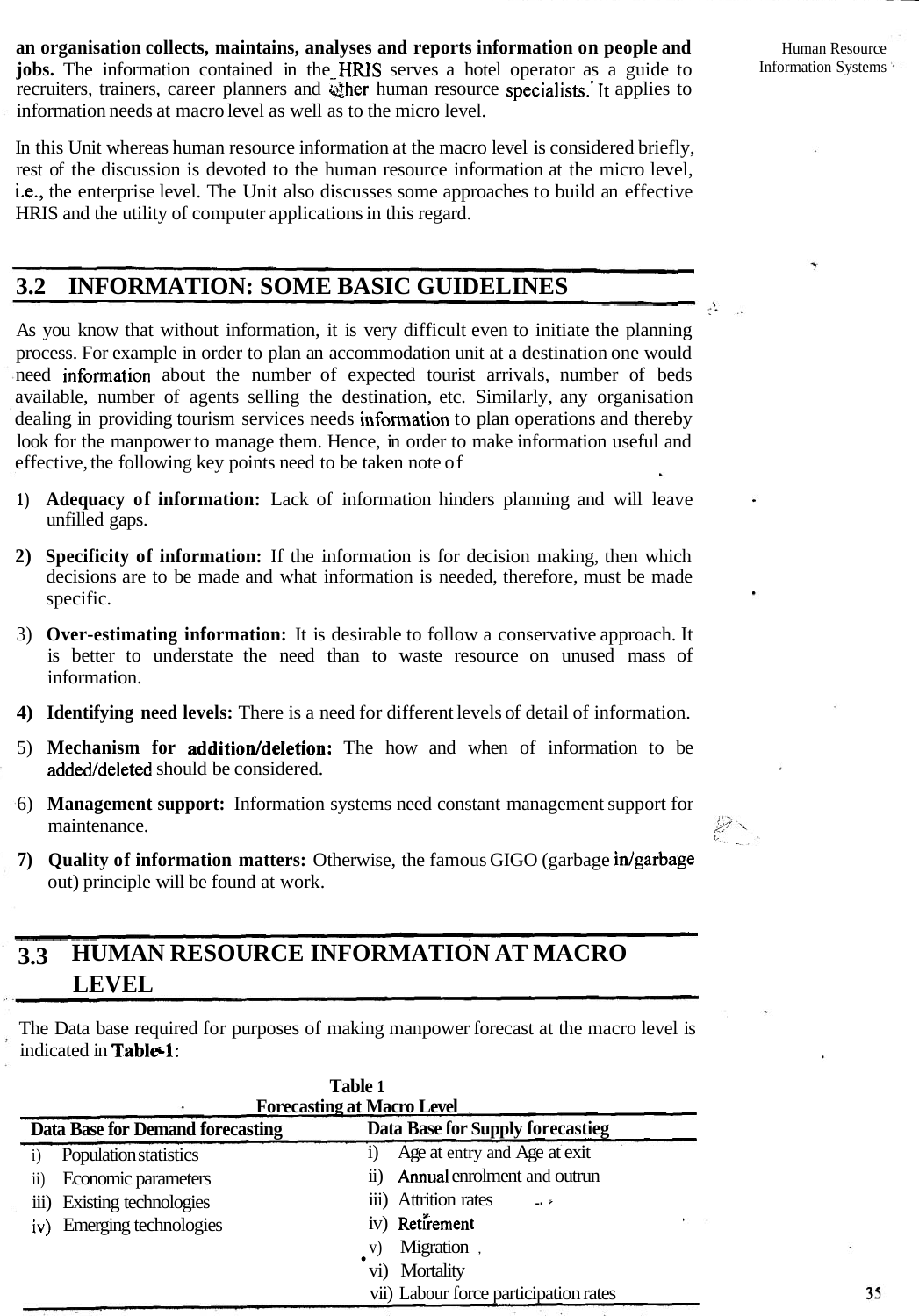Block I Human We have discussed in previous Units, the limitations and complexities in generating Resource Development appropriate data for demand forecasting and supply forecasting of mannower at both the appropriate data for demand forecasting and supply forecasting of manpower at both the macro and micro level. However, the fact is that a totally reliable data base for macro forecasting is not always available, and quite often specific studies have to be conducted to generate the needed data. +-

#### **Institutional Arrangements at the Macro Level**

The institutional arrangements for providing required data at the macro level can be done through agencies and institutions like:

- The Planning Commission
- $\bullet$ The Ministry of Labour
- The National Sample Survey Organisation  $\bullet$
- The Institute of Applied Manpower Research  $\bullet$
- The National Labour Institute  $\bullet$
- Universities  $\bullet$
- Other institutions'at the state level.  $\bullet$
- 1) At the apex of the institutional machinery for plan formulation regarding employment and manpower sectors, is the Employment Manpower Planning Division of the Planning Commission. This Division works closely with the Perspective Planning Division of the Planning Commission.
- 2) The Labour Ministry collects the data on employment through the Directorate General of Employment and Training.
- 3) Employment data is also collected through the National Sample Survey and the Annual Survey of Industries.
- 4) The Institute of Applied Manpower Research conducts studies on employment strategies and estimates at the sectoral and project levels.
- 5) The National Labour Institute has conducted major studies at the **sectoral** and project levels on institutional conditions on rural employment.
- 6) Researchers in the Universities and other research systems also participate.
- 7) The sate level employment market information scheme departments collect data on local labour markets through employment market information schemes.

In case of hospitality, the Department of Tourism, Government of India and FHRAI are major sources of information. They publish annually tourism statistics related to tourist arrivals (country and region wise), numbers of hotels and beds available (star category wise) etc. along with projections of future arrivals. Other professional associations like the WTO, IAOTO and IATA, etc. also provide information to their members related to Human Resources requirements, etc. In recent years, FHRAI has started publishing results of various research studies undertaken by them and is useful for different areas of operation, e.g., HR, IT and so on.

#### How to improve the effectiveness for Human Resource Planning and policy at the **macro level?**

An essential step in improving the effectiveness of manpower planning and policy at the macro level lies in taking decisive measures to raise the quality and reliability of labour market information. Existing sources of statistical information suffer from serious gaps and inadequacies, redundancies, etc. So long as these deficiencies continue, meaningful. manpower research required for National Employment Policy would be extremely difficult to undertake.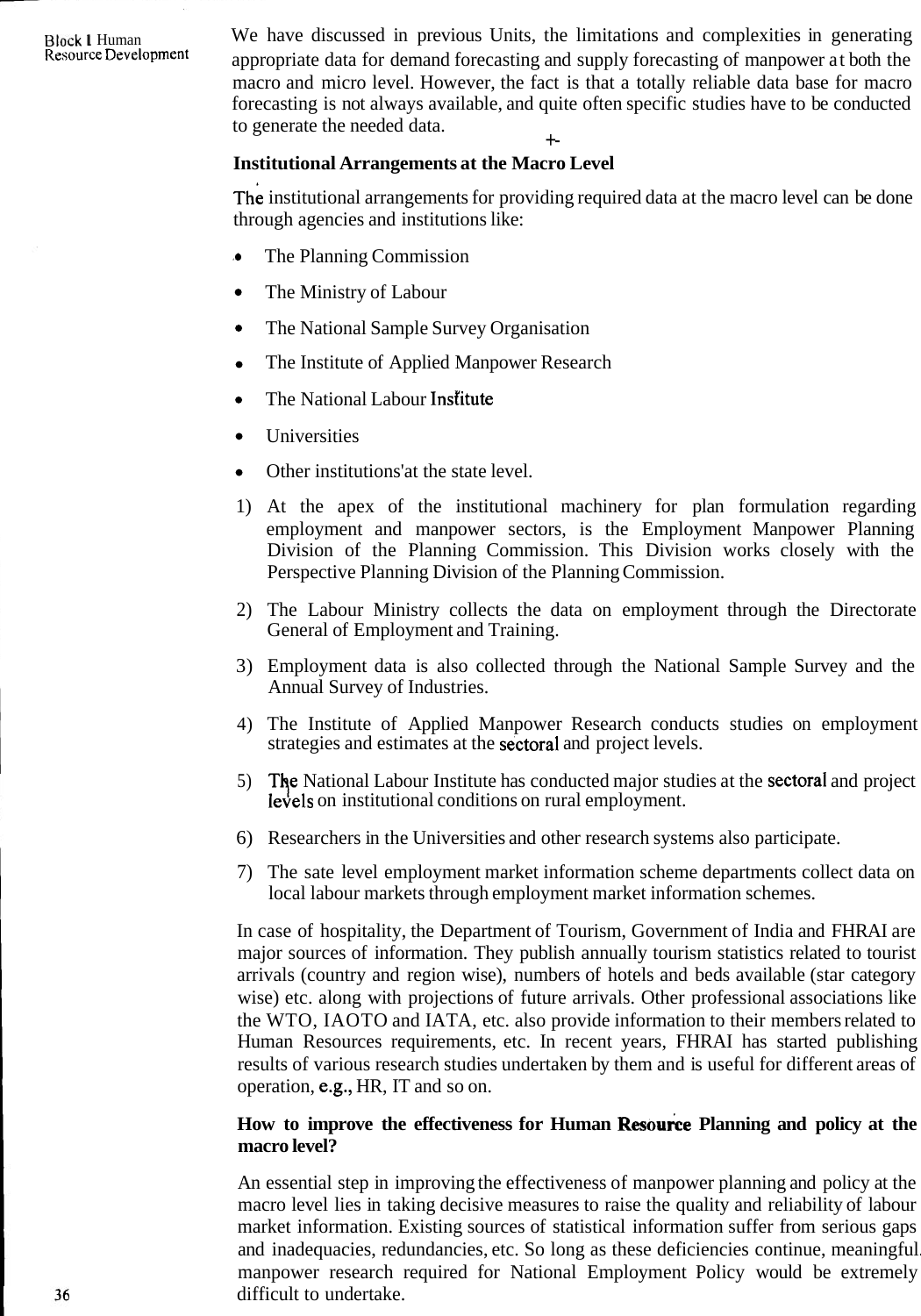Thus, the quality and effectiveness of future manpower policies at the macro level would depend most significantly on the accuracy and adequacy of the information inputs in the formulation of the plans and policies. The need is not only to build computer-based data banks, but no less importantly, to improve the quality of current bench-mark data sources, viz., at the institutional levels such as the apex level institutions referred to above. This has become extremely important for the tourism sector as new forms of tourism are emerging and the HRD projections have to be correlated to their requirements. For example, in the field of health tourism the **HRD** requirements would be quite different and similar would be the situation in case of other forms of special interest tourism.

# **3.4 HUMAN RESOURCE INFORMATION AT MICRO LEVEL**

With regard to data needs at the micro level, we have noted in various Units the need for a well-defined and detailed manpower information system within the organisation. For this purpose, the data modules and the particulars of information that each such module should carry are noted below:

| Data Module                        | What it should contain                                                                                                                                                                                                                                                                                                         |
|------------------------------------|--------------------------------------------------------------------------------------------------------------------------------------------------------------------------------------------------------------------------------------------------------------------------------------------------------------------------------|
| Personal Data module               | Identification particulars<br>$\bullet$<br><b>Educational particulars</b><br>Technical qualification, if any<br>$\bullet$<br>Special skills, if any<br>$\bullet$<br>Earlier experience in tourism<br>٠<br>Special privileges category, such as: ex-serviceman,<br>handicapped, scheduled caste/scheduled tribe, etc. if<br>any |
| Recruitment module                 | Date of recruitment<br>grading in aptitude tests<br>grading in leadership tests<br>overall grading<br>job preferences and choices, if any                                                                                                                                                                                      |
| Job Experience module              | Placement history<br>Grade promotions<br>Tasks performed grade-wise<br>ŧ<br>Significant contribution, etc.                                                                                                                                                                                                                     |
| Performance Appraisal module       | Performance appraisal at each job held<br>$\bullet$<br>Job experience evaluated in the light of job description<br>Communication rating of inter-personal relationships<br>Ratings of behaviours in a group<br>Commitment to corporate goals, etc.                                                                             |
| Training and Development<br>module | Nature of training received at each level<br>Individual's evaluation of effectiveness of training<br>Current training assignment, if any<br>Future training requirements, if any<br>$\bullet$                                                                                                                                  |
| Miscellaneous module               | Record of compensation and benefits received<br><b>Health status</b><br>Personal problems calling attention, if any<br>Security needs, etc.                                                                                                                                                                                    |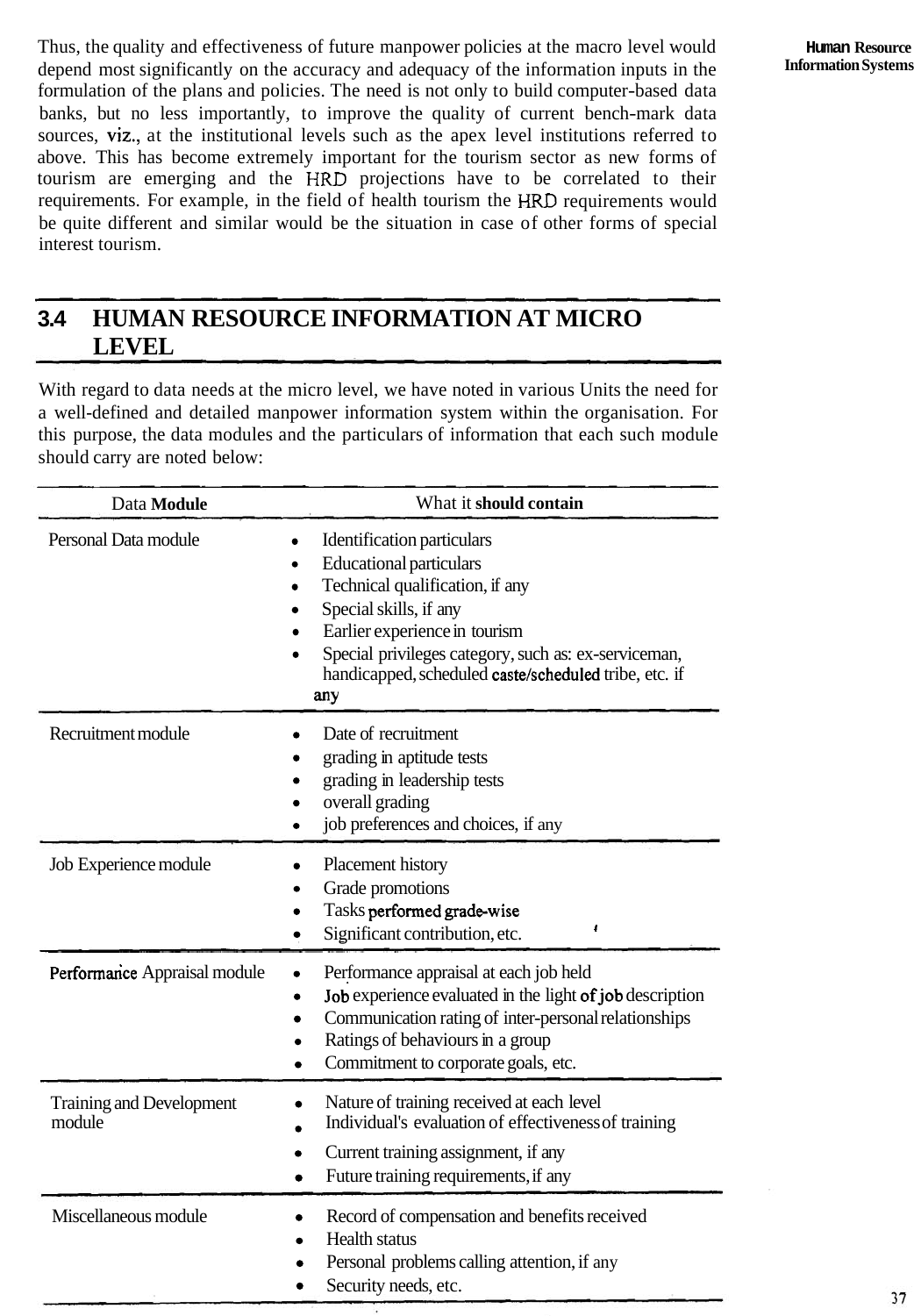#### **HRM** as a Total System

According to Murdick and Ross, Human Resource Management as a total system  $interacts$  with other major systems of the organisation, viz., marketing, production, finance, and the external environment. In any service industry including Hospitality, the main responsibilities of Human Resource Department can be enumerated as forecasting and planning human resources, maintaining an adequate workforce, and controlling the manpower policies and programmes of the enterprise, in other words, rendering service functions to other major systems of the organisation.

Basically, a system consists of several inputs and outputs, and a number of related subsystems, processes and activities, all operating through the medium of information. Figure I depicts the Murdick and Ross model on human resource information systems - followed by a brief description of the objectives that each subsystem is designed to accomplish. The MANPOWER SYSTEMS<br>
Information Inputs and the enterprise, in other words, rendering service<br>
Instituted and outputs and outputs, and a number of related<br>
Information. I depicts the Murdick and Ross model on human resour



Figure I: Human Resource Information Systems (Source: **Murdick, Robert G.** & **Joel E. Rosa,** Information **Systems** for Modem Management, Prentice Hall of India, New Delhi, **1979, Pp. 21617)** 

| <b>Information Subsystem</b> |                               | <b>Objectives/Requirements</b>                                                                                                                                                              |  |
|------------------------------|-------------------------------|---------------------------------------------------------------------------------------------------------------------------------------------------------------------------------------------|--|
|                              | Recruitment                   | • skills required<br>• inventory of skills available<br>• job specifications                                                                                                                |  |
|                              | Placement                     | • matching available personnel against requirements<br>• enabling use of tools and techniques to identify human capabilities for<br>placement against properly organised work requirements. |  |
|                              | Training and<br>development   | • developing talent requirements from within the organisation meeting<br>demand for new skills<br>• developing and maintaining a continuing skill inventory                                 |  |
|                              | Pay and compensation          | • maintaining traditional pay and fmancial records<br>• compliance with government, union and other requirements                                                                            |  |
|                              | Health safety and<br>security | • health of personnel, safety of job practices in during operations, plant<br>security classified information                                                                               |  |
|                              | Maintenance                   | • ensuring success of personnel policies and procedures control over<br>work standards measuring performance against financial plans and<br>programmes.                                     |  |

#### Objectives of the Subsystems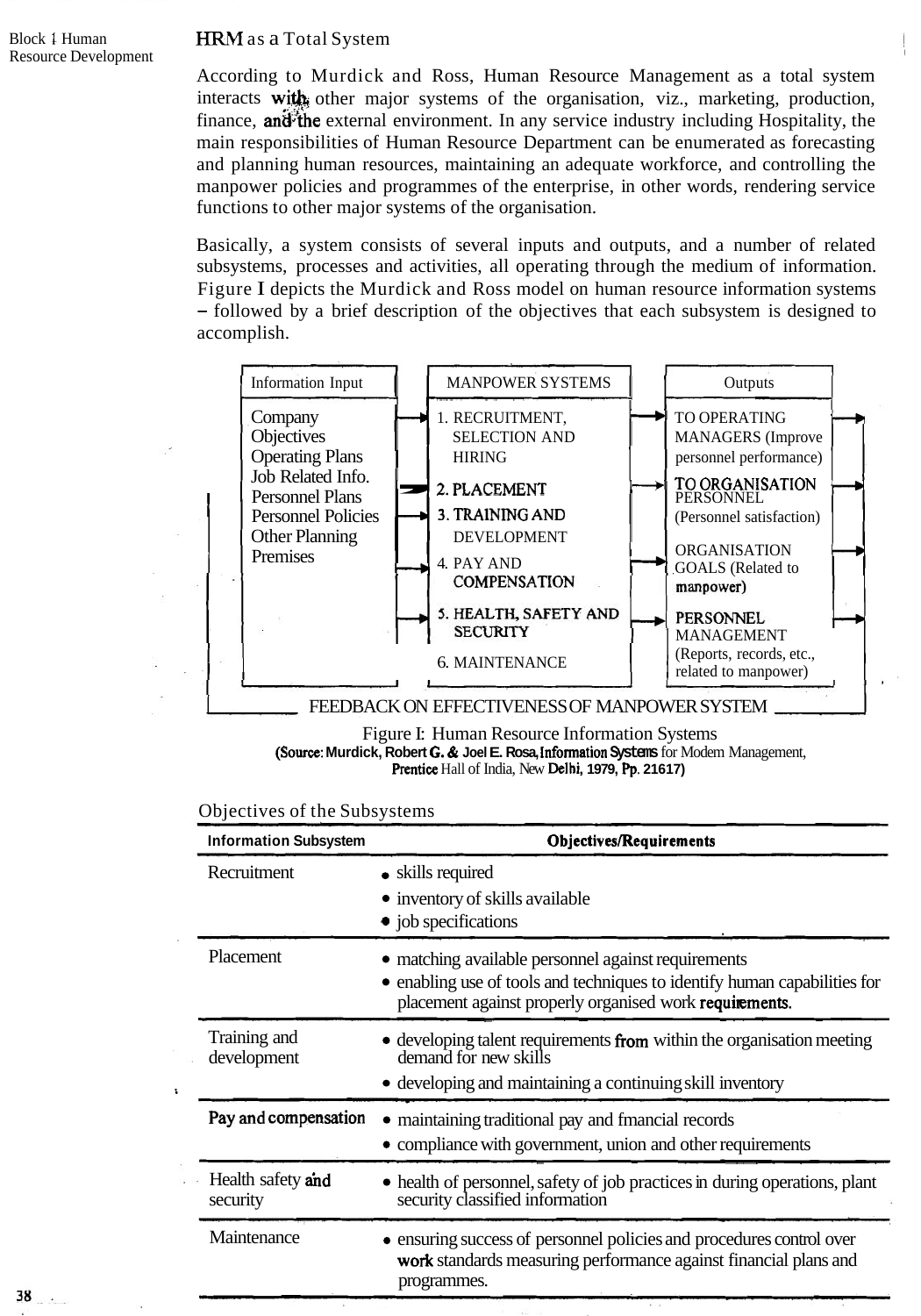Since now we know that Human Resource Information Systems serve multiple ' **Human** Resource<br>management packs and that its objectives are manifold it becomes clear that the human management needs, and that its objectives are manifold it becomes clear that the human resource staff has a major role to play in the collection, storage, retrieval and analysis of personnel data. In fact, if we carefuliy design our information system it can provide us better control over our human resource functions, and can help in creating a positive climate where the value of human resources of the organisation is clearly understood and recognised at various levels of management decision making. We shall now consider the several approaches and design aspects in establishing an effective human resource information system.

## **3.5 EFFECTIVE HUMAN RESOURCE INFORMATION** -. **SYSTEM: SOME APPROACHES**

To have an effective information system, whatever be the size of the organisation, one need to answer two basic questions:

- I) What is the information need?
- 2) How can it be met most effectively?

As far as small organisations are concerned, there is no or a little need to undertake elaborate manpower planning because in such organisations the information needs are likely to be few and simple which can be **met** by a manual human resource information system. This manual system can consist of a set of forms or manual files, consisting of a set of records. In such a system there is a folder for each employee with the employee's employment history, appraisals, and salary record maintained in the personnel department. Another set of records pertaining to compensation and benefits information may be maintained in the pay roll section. Entries on forms and **addition/deletion** in the existing records are carried out manually. (The manually operated information systems suffer from several deficiencies which we will consider later).

In case of large Organisations, a comprehensive HRI system exists for developing,

- 1) **The existing computer based payroll system.** Since most firms now use a . computer for payroll purposes, this system itself includes many basic employee data elements which may be expanded to include other elements necessary for human resource planning.
- 2) A **supplemental system.** Alternatively, a separate supplemental system could be established and interfaced with the payroll system to provide the additional data elements required. If planned intelligently, this could be a step towards a modular approach to building a comprehensive HRIS.
- **3) A wholly separate information system.** This is the third alternative which suggests the establishment of a wholly separate information system for human resource. planning purpose only. In large and modem organisations, the trend is clearly toward; establishment of comprehensive systems. For example, ITC has a comprehensive information system used by management to store, change and report personnel information. It is a centralised information source in a company that is diverse in its organisation, products and locations.

Now before we move over to the design considerations and steps involved in establishing a comprehensive human resource information system, let us also take note of the significant features of computerised system. **39**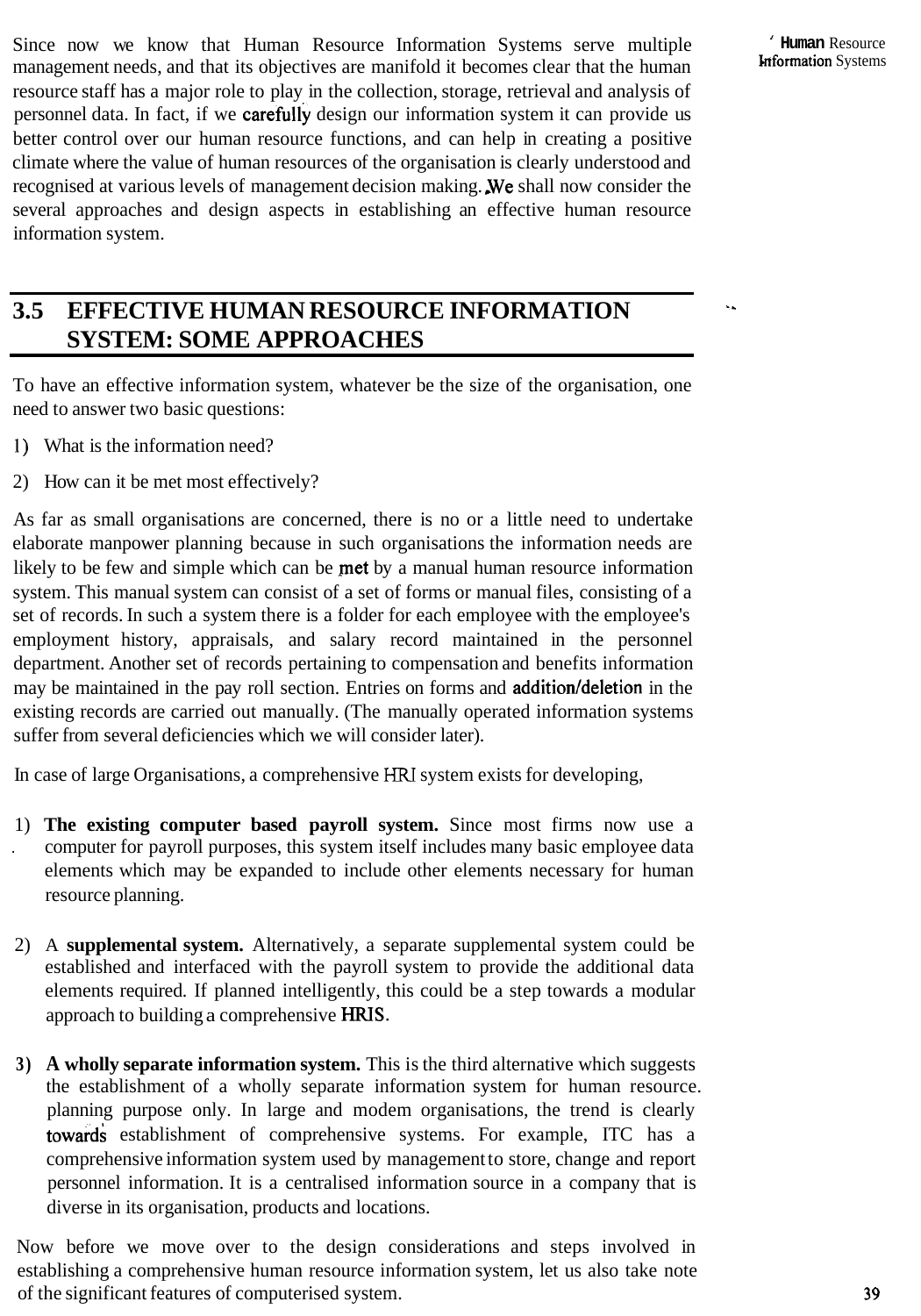## Block 1 Human **3.6 WHY COMPUTERISE PERSONNEL RECORDS AND INFORMATION SYSTEMS?**

For a variety of purposes one can **carryout** a periodic and systematic analyses of the personnel records.

- provide **data** essential to human resource planning,
- aid the evaluation of current personnel policies and practices,
- enable to produce an inventory of manpower, and  $\bullet$
- $\bullet$ preparation of several reports and returns for submission to various **government**/nongovernment agencies, etc.

In manually .operated personnel record systems, entries on forms and insertion of changes fiom time to time in the relevant records pertaining to a large number of employees often fall behind so the records do not show the current position always. This leads to a fiesh exercise toward collecting and compilation of original data elements,  $eV$ ery time the information is required. All that can be very time consuming. Hence, let **1.13** look at some of the shortcomings inberent in manual personnel records systems so that the perspective of potential benefits of going in for a computerised personnel record and information system becomes clearer.

#### a) **Deficiencies and drawbacks of the manual system:** These include the following:

- i) **Cost:** Manual systems involve significant clerical and routine administrative work load, the maintenance and updating of records being labour intensive and costly. In addition, the documentation being relatively non-standardise, the same have to be provided time and again; the same have to be produced separately.
- ii) **Accuracy:** The manual transfer of data from one record to another increase the chances of error. It is not uncommon to find the data collected form the same source at different times or by different people giving almost a different picture. As a result, the accuracy and reliability of the manual system is held to be very much in doubt.
- iii) **Fragmentation:** Manually stored information is frequently held in a fragmented manner with different pieces of information being kept in separate files at different places. Thus, many manual systems are unable to provide a single comprehensive picture of an employee on one record.
- iv) **Duplication:** As it happens, some of the information held in the personnel records may be needed simultaneously by a number of other user departments, such as, payroll department/salary group, training department may like to keep duplicate records to meet their respective needs. Such practices are not only prone to duplication but add to the costs.
- v) **Difficulty of analyses:** The manual analyses of data is timeconsuming and quite often not available on time for the purpose of decision making. As a result the difficulty in extracting information promptly fiom manual systems may put the personnel function in a backstage position where it may be overlooked or bypassed for as a source of useful information for decision making. So much so, the role and opportunities of the personnel function to influence manpower planning decisions may get consequently reduced. In the ultimate, in that event, it is likely to create scope for decisions being taken on ad hoc basis - so very prejudicial to systematic planning and decision making leave aside any meaningful control and measurement mechanism being available to the management. The problems need to be considered in the context of one's own organisation. Moreover, as organisations grow larger, the manual systems tend to break down under the burden of manual processing.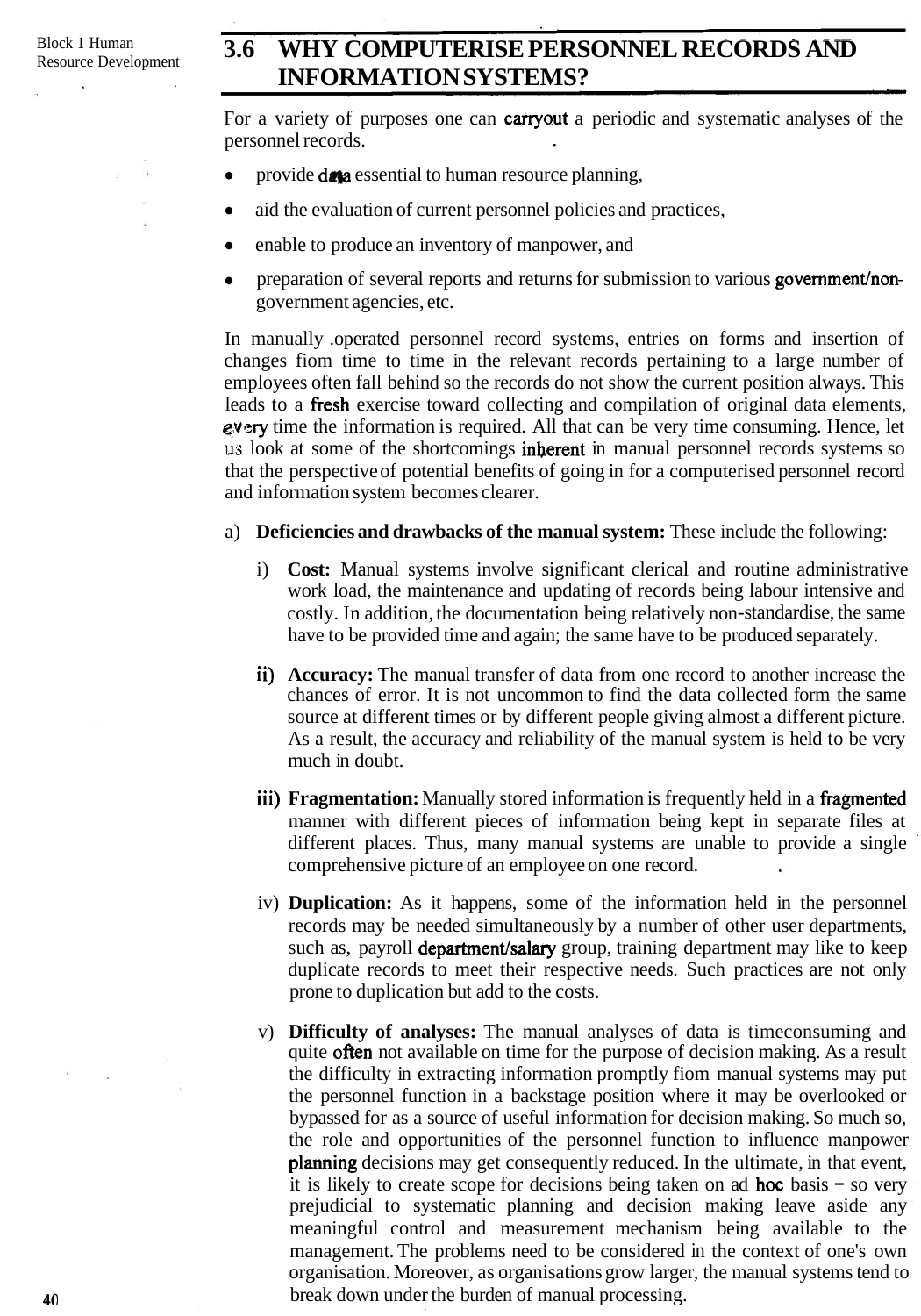- b) **Computerised personnel records/information system: Some potential benefits:**  While it would be presumptuous to assume that in large and labour intensive sectors Information Systems like hospitality, computerisation would automatically solve all the problems associated with manual systems. In the fast changing technological and information processing environment, it also offers does present several other potential benefits, viz., maintaining their records.
	- i) **Cost effectiveness:** Taking into consideration the factors of time, speed and the enormous amount of data which a computer can process, the computerisation offers an option. When personnel function faces conflicting pressures to provide more information while at the same time to reduce administrative overhead costs, the computerised system can become increasingly cost effective because in the long run the costs of computer hardware fall relatively to the cost of employing ever-increasing clerical staff. But let it be understood clearly that it would be a false analogy to draw a straight cost comparison between a manually operated system and a computerised system because the **computer** is capable of performing a fundamentally different job. Thus, to put the concept of costeffectiveness in the right perspective, the improvement in the quality of human resource decision making which is made possible through computerisation, need also be taken into consideration.
	- ii) **Effective human resource information:** Perhaps more than the cost effectiveness is the potential provided by computerisation for establishing **an**  effective human resource information system as is made clear in **Table-2:**

| Table $-2$ |                                                                                      |   |                                                                                                                       |  |  |
|------------|--------------------------------------------------------------------------------------|---|-----------------------------------------------------------------------------------------------------------------------|--|--|
|            | Manual system                                                                        |   | Computerised system                                                                                                   |  |  |
|            | Retrieving information is slow and<br>cumbersome                                     |   | Retrieving information is fast and simple                                                                             |  |  |
|            | Personnel function is bypassed as a<br>source of useful information                  |   | Personnel is considered as a reliable source<br>of information useful for decision making                             |  |  |
|            | Identity of personnel function is lost                                               | ٠ | With information as a power tool, the<br>personnel function is in a position to<br>influence policies and decisions   |  |  |
|            | Duplication of reports deals to dual<br>work and lots of paper                       |   | As many copies of reports can be printed<br>without much paper work.                                                  |  |  |
|            | Not able to respond to ad hoc<br>enquiries for information and<br>complex data needs | ٠ | Information can be readily manipulated,<br>merged and disaggregated in response to<br>special and complex demands and |  |  |
|            |                                                                                      |   | presented promptly                                                                                                    |  |  |

- **iii) Improved accuracy:** In addition, a computerised human resource information system can eliminate the shortcomings of manual system noted earlier. Significantly, computerised systems do not depend upon constantly copying out data form one record to another as in the manual system. That means the data is entered only once with provision for updating at regular intervals. Therefore, once the relevant data have been fed accurately, they will remain in pure form and accurate until any item is changed.
	- iv) **Validation of data-error detection:** Further, availability of good software systems should enable validating and editing data and detecting errors in a number of ways such as:
		- criterion checks for particular fields, for example, an error warning if a post is reserved for a certain category of person, if a salary is above or below a certain minimum/maximum, or if age exceeds 58 years and, so on.
		- link checks, for example, that salary is incompatible with grade, date of joining is at least 18 years after date of birth, etc.

 $\frac{1}{2}$  41

 $\tilde{\Sigma}$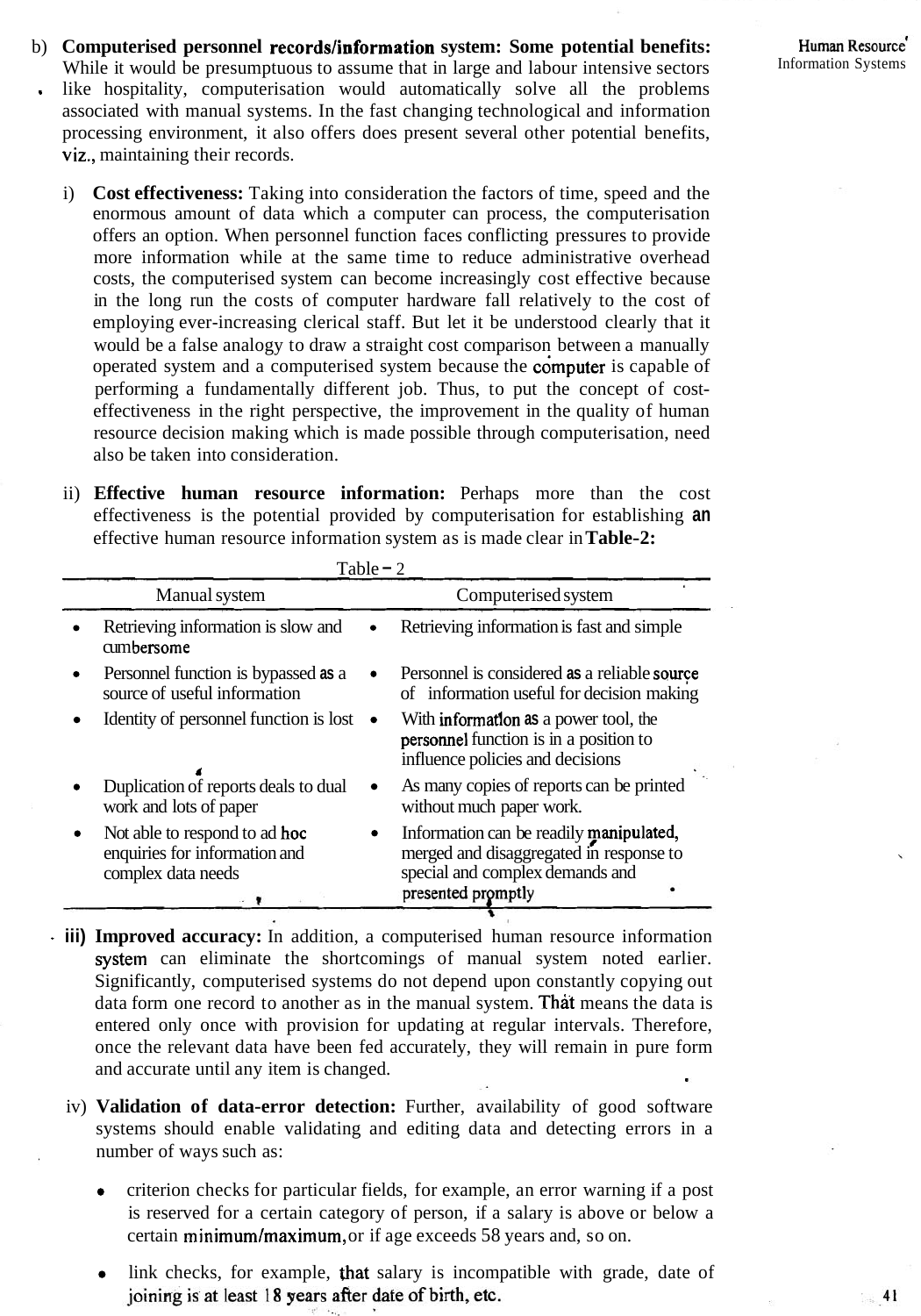Block 1 Human Finally, a computerised system can greatly reduce fragmentation and duplication of data.<br>Resource Development All data can be sfored in a single system to enable retrieval of a complete picture of each All data can be stored in a single system to enable retrieval of a complete picture of each employee or of each defined parameter in a desired number of permutation and combinations. In advanced systems, other user departments outside the personnel function can be provided with an on-line link into the data base from remote control terminals programmed with passwords to restrict access and update only those parts of the data base which are necessary for meeting out specific needs.

### " **3.7 COMPUTER APPLICATIONS IN HUMAN RESOURCE MANAGEMENT: AN OVERVIEW**

In the previous section, we have learnt the potential uses of computers as against the manual human resource information system. It has enabled us to develop a preamble to the subject of applications of computers in human resource management. A **computer based human resource information system is:** 

**a computerised personnel record system** 

**a generator of personnel information** 

**an aid to personnel administration, and** 

**an aid to various specialist techniques in personnel management of hotels where**  a strong and reliable data base **provides** the key to greater effectiveness.

This Section of the Unit lists out the potential applications of computers in personnel function of a middle size or large hotel. This list intends to ptovide only an overview of the applications, however, possibilities of new applications in specific need areas can be explored:

- a) **Personal record keeping:** The primary use of computers in personal department is to keep employees' records. **A** good computer based personnel system, therefore, should enable the personnel department to store all information about employees on a computer which may be required at any point of time. In addition, it should be possible for the user to keep historical files of past employees for purposes of identifying trends and making projections when developing human resource plans. It can also have personal records of those who can be temporarily or seasonally employed as is the case in hospitality. wherein seasonality plays a crucial role.
- b) **Report generation:** Report generation is the capability which enables the user to manipulate any of the items stored on the data base as required by means of software referred to as 'report generator'. That would mean facility for producing the more common standard reports, ad hoc enquiry facilities, and a diary facility. The diary facility can be called up to cover a certain period of time such as the forthcoming month, and will produce a list of action required by the personnel department on the basis of information held in the data base.
- c) **Word processing and integrated letter writing:** With this facility it is possible to store in the word processor a range of standard contracts of employment or a variety of standard clauses which can be selected and merged together in order to reduce the typing effort individually. Linking word processing to the computerised personnel system provides further opportunities to automate standard administrative procedures.
- d) **Recruitment:** When organisations are engaged in recruitment campaigns, these can generate a considerable amount of administrative work. Under a computerised procedure, the basic details of applicants can be put into the computer and their progress through the recruitment procedure can be fed into the computer in the same way. Such a system can provide management with progress reports on the filling of vacancies and the status of the pending applications.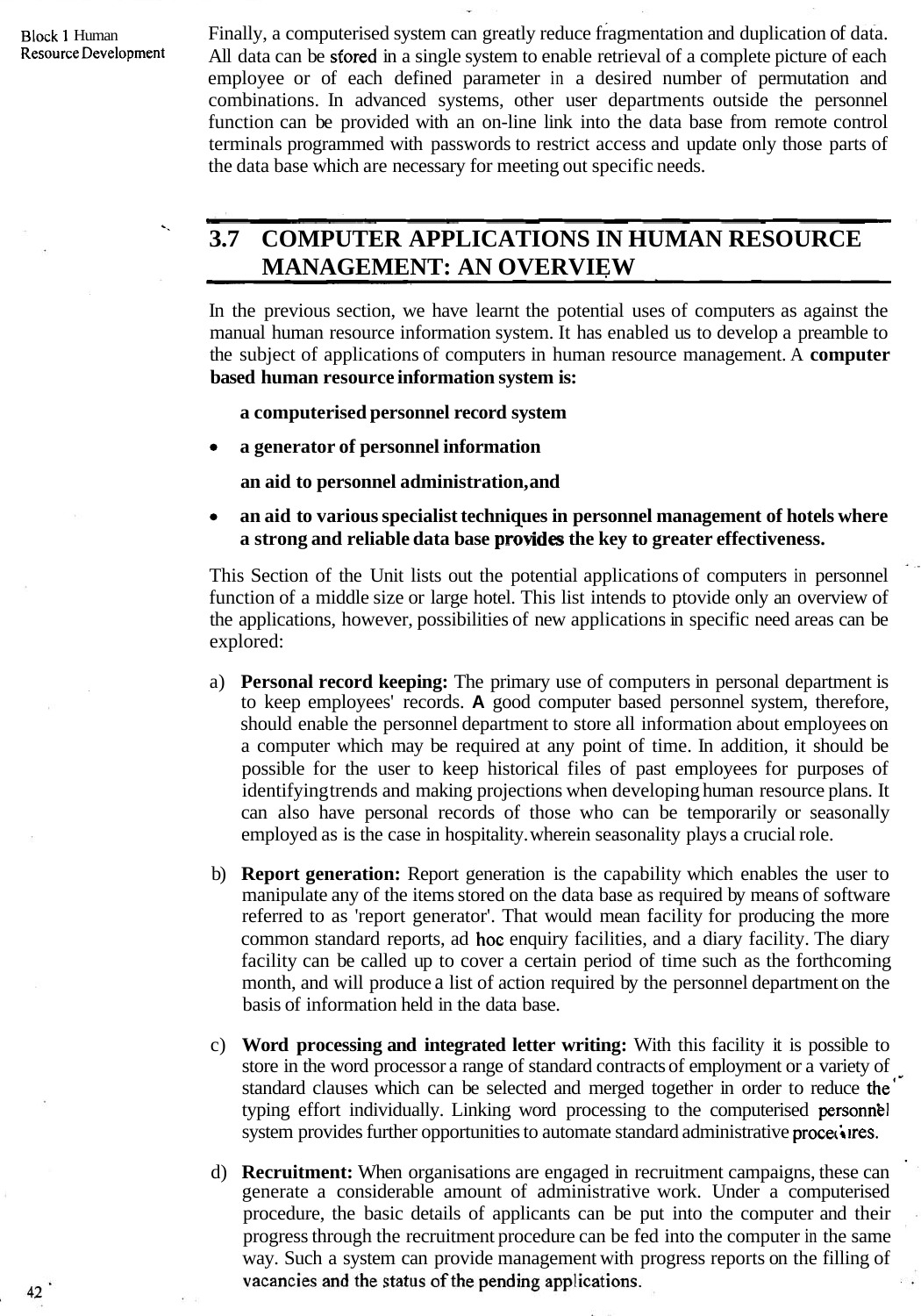- e) **Wage and salary planning:** Planning of wage and salary increases which otherwise **Human** Resource  $\cdot$  is a time consuming process and fought with discrepancies in a manual system can is a time consuming process and fought with discrepancies in a manual system, can be easily handled by a good computer system.
	-
- f) **Absence and sickness:** The data on sickness and absence duration, reasons, etc., can be stored against the record of each employee. The attendance of the employees can also be taken care of by the computerised punching of card on the time of arrival and departure of the employee from the office. For purposes of reporting this information can be summarised periodically according to the variables stored on the data base.
- g) **Human resource planning:** We have noted earlier that information is the strategic backbone of human resource planning. Computers are capable of assisting the process of human resource planning in several ways. Firstly, they greatly enhance the scope of the personnel department to analyse the'structure and composition of the current labour force and to provide useful information for human resource planning purposes. Secondly, by using specially designed packages it would be possible to make projections and raise issues which can simulate future patterns of the organisation's human resource system. Further, the system will be readily able to identify weak spots and strong points through the process of generating information and its analysis. Additionally specialised modelling packages can be used for such applications as (i) for predicting wastage patterns, (ii) for simulating manpower flows into, within and outside the organisation, and (iii) for simulating career structure against a range of assumptions about organisatidnal growth or contraction.
- h) **Personnel costing and control:** It is now possible to provide through a computerised information system line management with regular reports of staff numbers and costs against budgets or targets, including information on turnover, absenteeism, overtime levels and costs to serve as indicators of the organisations extent of efficiency in the utilisation of its human resources.
- i) **Trairtfng and development: A** computerised personnel records system provides organisations with speedier and ready access to information about the skills, education, qualification, appraisal ratings, career history, etc., of employees. This will help talent search within the organisation as well **as** identification of training and developmental needs of employees at different levels.
- j) Other application packages: Include job analysis, job evaluation, staff scheduling, rostering and shift modelling, etc.

Finally, as one of the most significant uses and applications of computers in personnel work is the capability of computers to produce output in the form of graphs, bar charts, histograms, pie charts, etc., through the use of appropriate software peripherals.

#### **Check Your Progress**

| Why is it that information is called the very "stuff" of planning?                         |
|--------------------------------------------------------------------------------------------|
|                                                                                            |
|                                                                                            |
| Explain the alternative recourses that smaller organisations can take in place of<br>HRIS. |
|                                                                                            |
|                                                                                            |